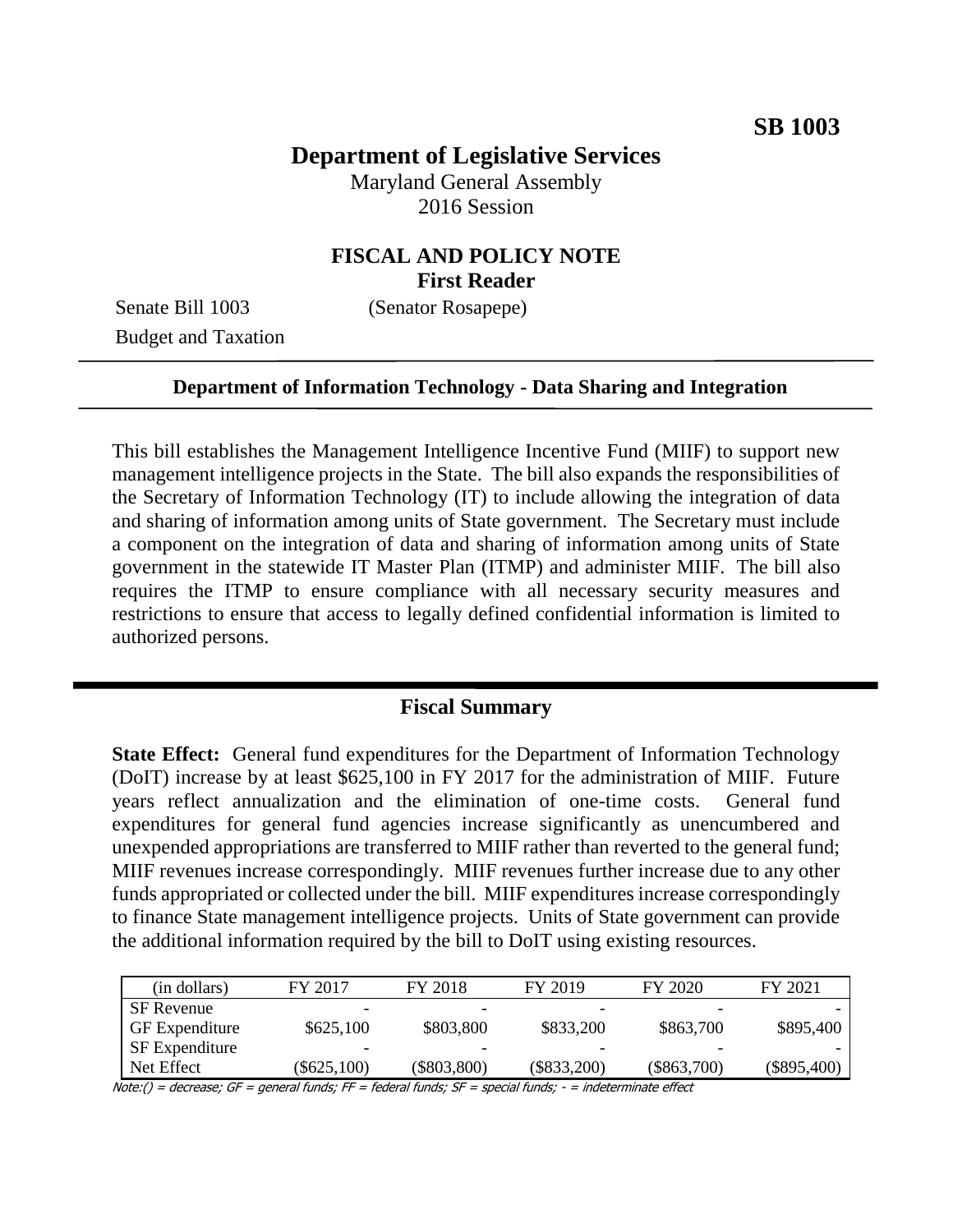**Local Effect:** The bill is not expected to materially affect local governmental operations or finances.

**Small Business Effect:** Potential meaningful. The standards established by DoIT under the bill may alter the scope and increase the cost of IT projects performed by small businesses under contract to the State.

### **Analysis**

#### **Bill Summary:**

#### *Definitions*

"Enterprise level data analytics" means standard data analytics capabilities and services that leverage data throughout all units of State government. "Management intelligence" means the process of collecting, organizing, sharing, and analyzing data through integrated data management, reporting, visualization, and advanced data analytics to discover patterns and other useful information that will allow policymakers and State officials to make more informed decisions; it includes specified types of data management strategies.

#### *Statewide Information Technology Master Plan*

The component on integration of data and the sharing of information among units of State government included in the ITMP must include:

- requirements for achieving statewide data integration;
- an implementation schedule;
- priorities for data integration that are determined in a specified manner;
- the identification of current statewide and agency data integration efforts and a long-term strategy for integrating those efforts into the master plan;
- the identification of current agency management intelligence and analytic needs and a long-term strategy for prioritizing those needs in the master plan; and
- detailed cost information for development, implementation, operations, and maintenance costs for the five-year period following the development of the master plan.

Each unit of State government must develop and submit to the Secretary its priorities for data integration and information on any existing data integration efforts.

SB 1003/ Page 2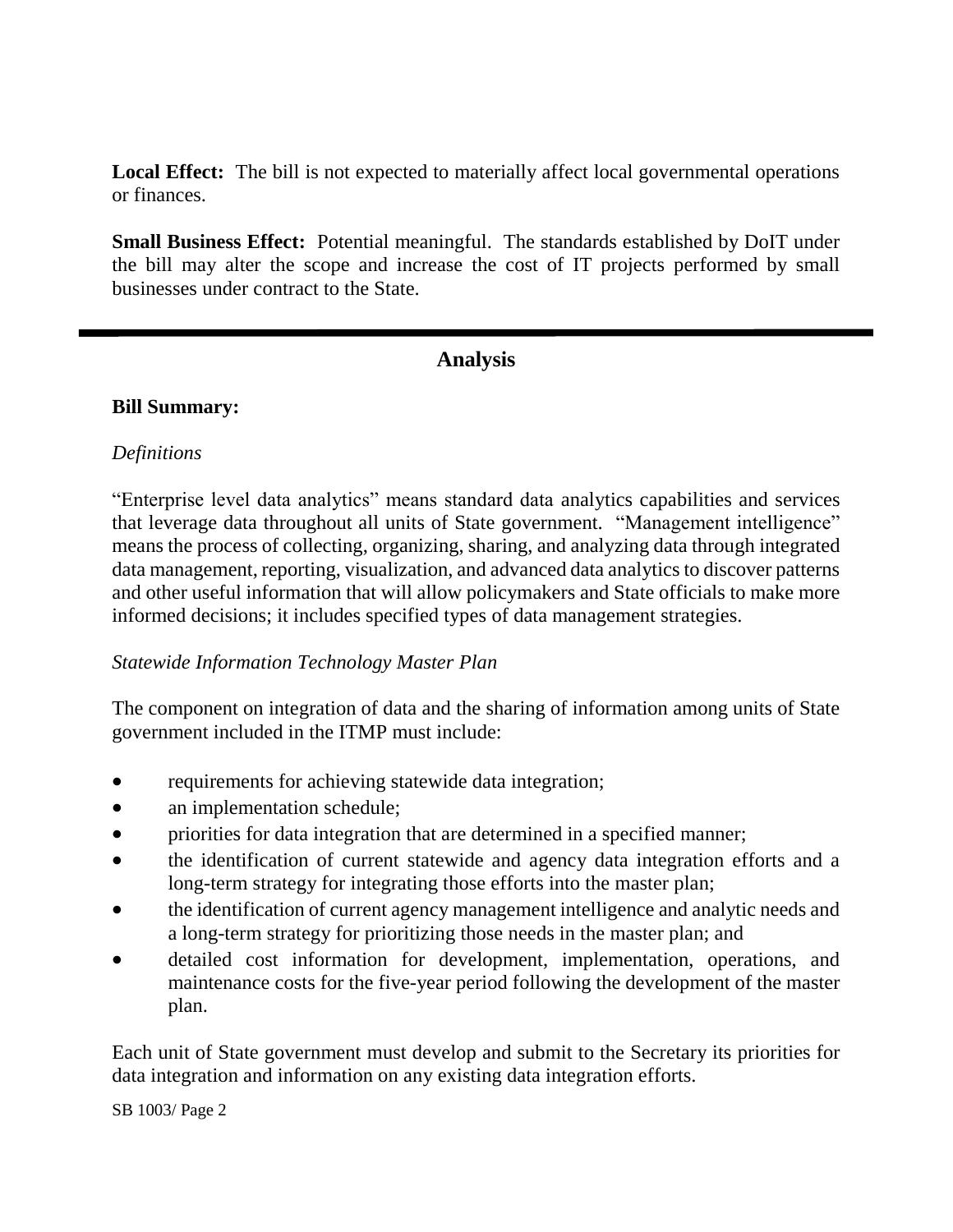#### *Management Intelligence Incentive Fund*

MIIF consists of:

- money appropriated in the State budget to the fund;
- general funds appropriated for management intelligence projects of any unit of State government, other than a public institution of higher education, that (1) are unencumbered and unexpended at the end of a fiscal year; (2) have been abandoned; or (3) have been withheld by the General Assembly or the Secretary;
- any investment earnings; and
- any other money from any source accepted for the benefit of the fund.

MIIF may not include any money received by the Maryland Department of Transportation, the Maryland Transportation Authority, the Maryland Public Broadcasting Commission, the Judicial Branch of State government, or the Legislative Branch of State government. The State Treasurer must invest the money in the fund and, any investment earnings must be credited back to the fund.

Each year, the Governor must submit with the State budget (1) a summary showing the unencumbered balance of MIIF at the close of the prior fiscal year and a list of any encumbrances; (2) an estimate of projected revenue from each of the specified sources of funding for MIIF; and (3) a project list that includes specified information.

A unit of State government may submit a request to the Secretary to support the cost of a management intelligence project. To administer the fund, the Secretary must establish procedures for requests for support and the granting of money from the fund. When determining whether to approve a request, the Secretary must consider numerous criteria and give priority to projects that meet more than one of the criteria.

# *Required Reports*

By November 1 of each year, the Secretary must provide a report on MIIF to the Governor, Secretary of Budget and Management, and specified committees of the General Assembly. The report must include specified information about the financial status of MIIF and the projects it is funding. Additionally, by January 15 of each year, for each project in development, the Secretary must provide a detailed summary report that includes specified information to the Department of Legislative Services.

**Current Law:** The Secretary of Information Technology is charged with certain express duties that generally apply to the Executive Branch, including several public institutions of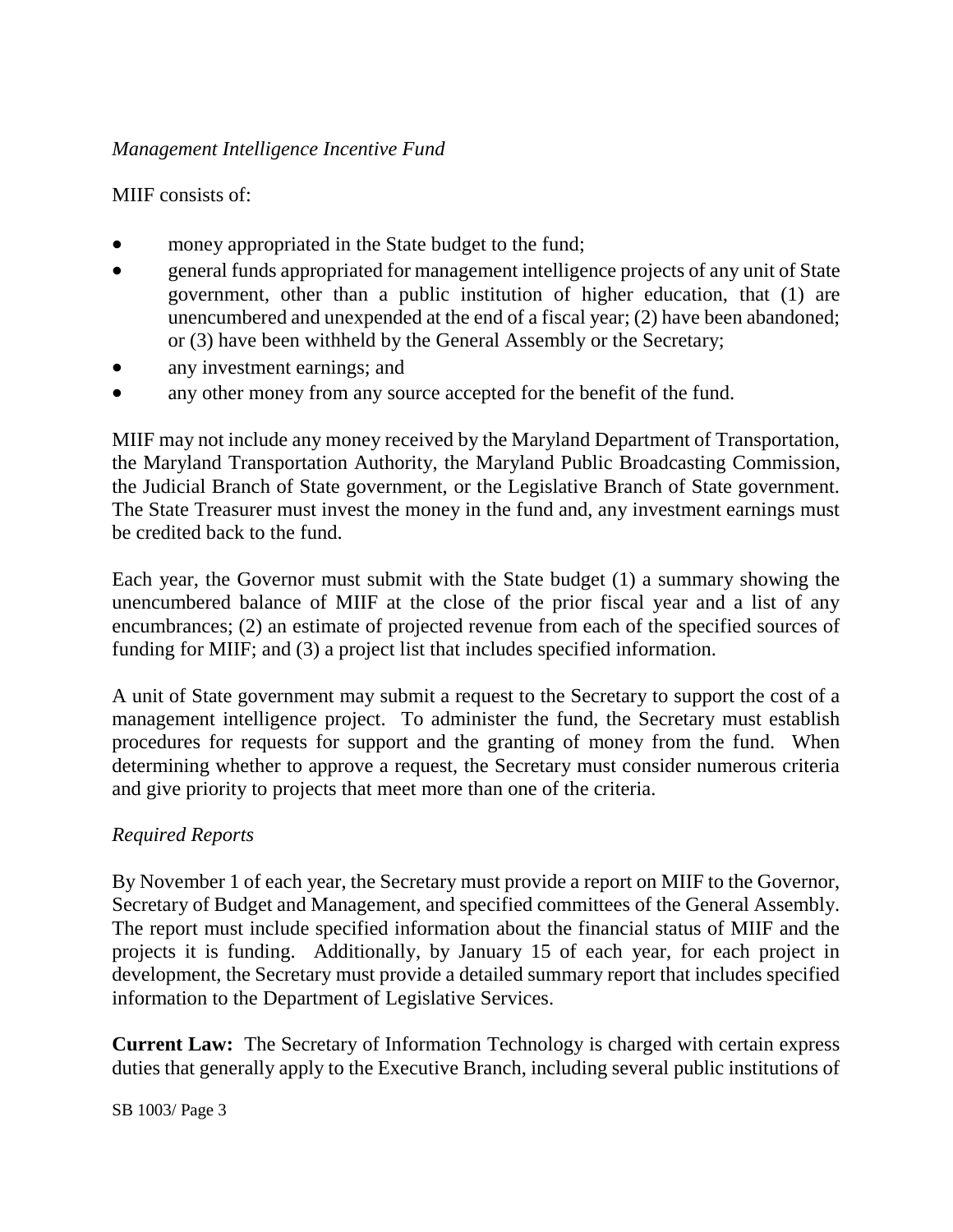higher education. These duties include developing the ITMP that serves as a basis for the management and direction of information technology including telecommunications, data processing, and information management and is consistent with State goals, objectives, and resources. With some exceptions, primarily for public institutions of higher education, each unit of State government must develop and submit an information technology plan and annual project plans to the Secretary. Information technology developed, purchased, and used by State agencies must be consistent with the ITMP. The Secretary must also review the annual project plan for other units of the Executive Branch and provide technical assistance, advice, and recommendations to these agencies.

The responsibilities established for DoIT under the bill are substantively similar to its existing "Major IT Development Projects" (MITDP) program, which was established by Chapter 467 and 468 of 2002 to centralize State funding for major Executive Branch IT projects funded solely with general funds. Special-funded agencies manage funding for their major IT projects, although their projects remain subject to the review, approval, and oversight of DoIT. For a project to be eligible for funding as a MITDP, it must (1) be estimated to cost at least \$1 million; (2) support critical business function associated with the public health, education, safety, or financial well-being of the citizens of Maryland; or (3) be determined to require special attention and consideration by the Secretary.

**Background:** The fiscal 2017 ITMP characterizes the current state of IT in Maryland State government as a distributed model in which each agency has developed and implemented its own internal IT operation to support its own needs. While there is some cross-agency support, many agencies have duplicated the development and operation of IT infrastructure, systems, processes, and operations in their own way, to their own standards, and to varying degrees of effectiveness. Therefore, DoIT has begun to adopt the "Enterprise Model" to guide and administer IT services for units of government throughout the State. The ITMP advises that the Enterprise Model establishes a consistent, high-quality baseline for IT that will allow agencies to focus on their missions.

Across all agencies included in the MITDP program, total MITDP costs are projected to be \$107.9 million in fiscal 2016, \$148.5 million in fiscal 2017, \$94.6 million in fiscal 2018, \$52.6 million in fiscal 2019, and \$60.2 million in fiscal 2020. Actual MITDP expenditures in fiscal 2015 were \$26.3 million.

**State Revenues:** Similar to what Chapters 467 and 468 of 2002 did for major IT projects in the State, this bill centralizes State funding for major Executive Branch projects related to management intelligence. Although there may be some overlap between projects that could be included in DoIT's existing MITDP program and the projects eligible for funding by MIIF, for the purposes of this analysis, it is assumed that the bill does not affect the projects or funding for projects in the MITDP program.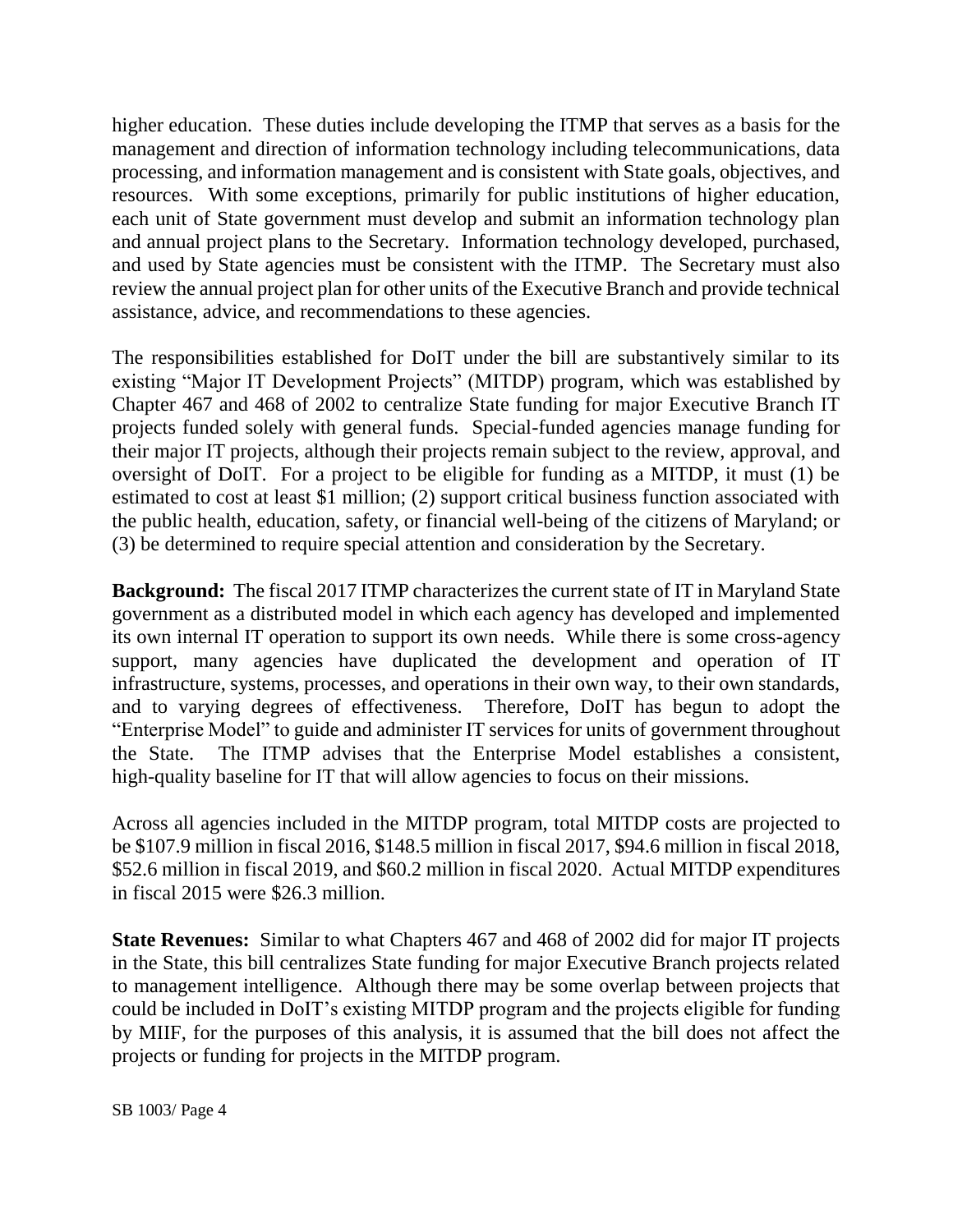A reliable estimate of the amount of revenue that MIIF collects, or that Executive Branch agencies forgo, in any given year cannot be made. Agencies were unable to provide reliable estimates of funding they currently receive for management intelligence projects that otherwise go to MIIF under the bill. MIIF's total funding depends on numerous unknown factors, including (1) which projects may be considered a management intelligence project under the bill; (2) which projects meet eligibility for funding; (3) how much money the budget appropriates to the fund each year; and (4) how much general funds are transferred to the fund from State agencies each year due to being unencumbered, unexpended, or abandoned. Even so, given the prevalence and importance of data management and analytics in the State, MIIF is expected to fund multiple projects each year; however, it is expected to oversee and fund fewer projects than DoIT's MITDP program, as discussed below.

#### **State Expenditures:**

#### *Required Staff*

Projects eligible for MIIF funding must be directly related to management intelligence, which is a more limited scope compared to project eligibility for the MITDP program. Although the amount of funding and corresponding number of projects for MIIF in future years is unknown, this estimate is based on the assumption that approximately half the number of staff are needed to manage MIIF than currently staff MITDP.

To meet the bill's extensive additional responsibilities for DoIT, the agency needs at least five additional full-time regular staff with expertise in data integration to manage MIIF and its corresponding projects. Therefore, general fund expenditures for DoIT increase by \$625,103 in fiscal 2017, which accounts for the bill's October 1, 2016 effective date, to hire three oversight project managers, one project controller/scheduler, and one project manager supervisor. The estimate includes salaries, fringe benefits, one-time start-up costs, and ongoing operating expenses. Future year expenditures reflect full salaries with annual increases and employee turnover, as well as annual increases in ongoing operating expenses. The Department of Legislative Services notes that these positions require specialized expertise in data integration and, therefore, are compensated at the upper levels of the State's salary schedule.

| <b>Positions</b>                        | $5.0^{\circ}$ |
|-----------------------------------------|---------------|
| Salaries and Fringe Benefits            | \$601,030     |
| <b>Operating Expenses</b>               | 24,073        |
| <b>Total FY 2017 State Expenditures</b> | \$625,103     |

To the extent that there is more funding available to MIIF and more corresponding projects, DoIT may require additional staff in future years; however, this potential impact cannot be

SB 1003/ Page 5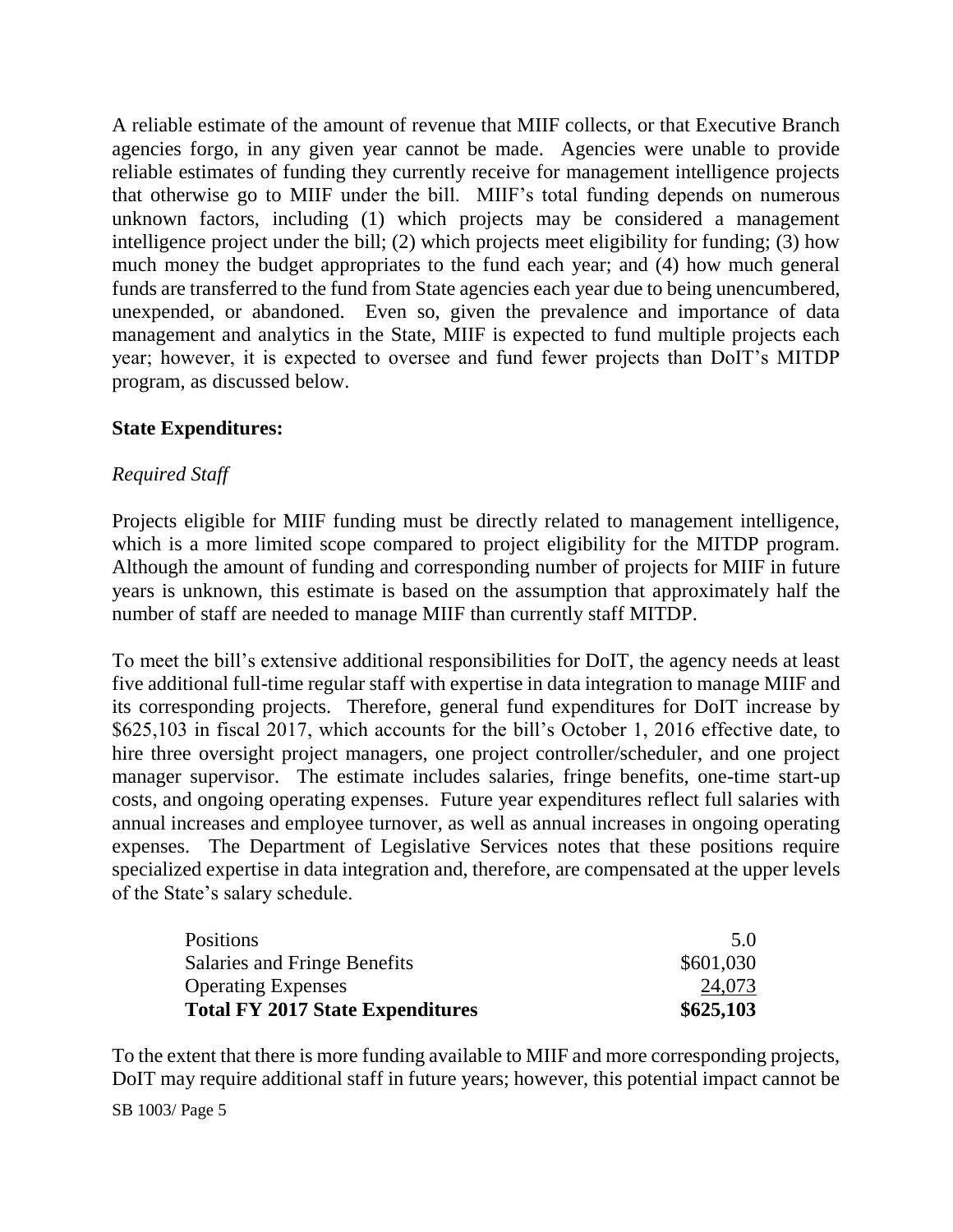reliably estimated. Similarly, to the extent that there is overlap between MIIF projects and existing or planned MITDP projects, fewer staff may be needed since existing staff can be redirected to MIIF projects. As noted earlier, however, this analysis assumes that MIIF funds all new projects that have no effect on existing or planned MITDP projects.

## *Project Funding*

Due to the limited nature of what can be funded by MIIF, it is likely to fund fewer projects compared to the MITDP program. While total MIIF expenditures cannot be reliably estimated, they are expected to be less than expenditures under the MITDP program.

*For illustrative purposes only*, to provide an example of the types of projects that may be funded by MIIF, the Department of Human Resources advises that it is currently working on a shared data repository project between itself, the Department of Juvenile Services, the Maryland Department of Aging, the Maryland Health Benefit Exchange, and the Department of Housing and Community Development. The total cost of that project is expected to be \$22.7 million split between general funds (\$5.1 million) and federal funds (\$17.6 million).

### *Information Technology Master Plan*

Although the inclusion of additional information in the ITMP does not necessarily affect State operations or finances, units of State government are expected to follow the requirements set out in the plan, and the bill requires the ITMP to include detailed plans for achieving statewide data integration, as well as a component related to the security of the data when necessary. The added level of complexity that IT projects in the State must meet under the bill is likely to lead to significant increased costs for those IT projects; however, the total impact cannot be reliably estimated.

# **Additional Information**

#### **Prior Introductions:** None.

**Cross File:** HB 1425 (Delegate Frick) - Health and Government Operations.

**Information Source(s):** Department of Information Technology, Department of Commerce, Department of Budget and Management, Maryland Department of Planning, Department of General Services, Department of Human Resources, Department of Housing and Community Development, Department of Disabilities, Department of Health and Mental Hygiene, Department of Juvenile Services, Department of Veteran Affairs,